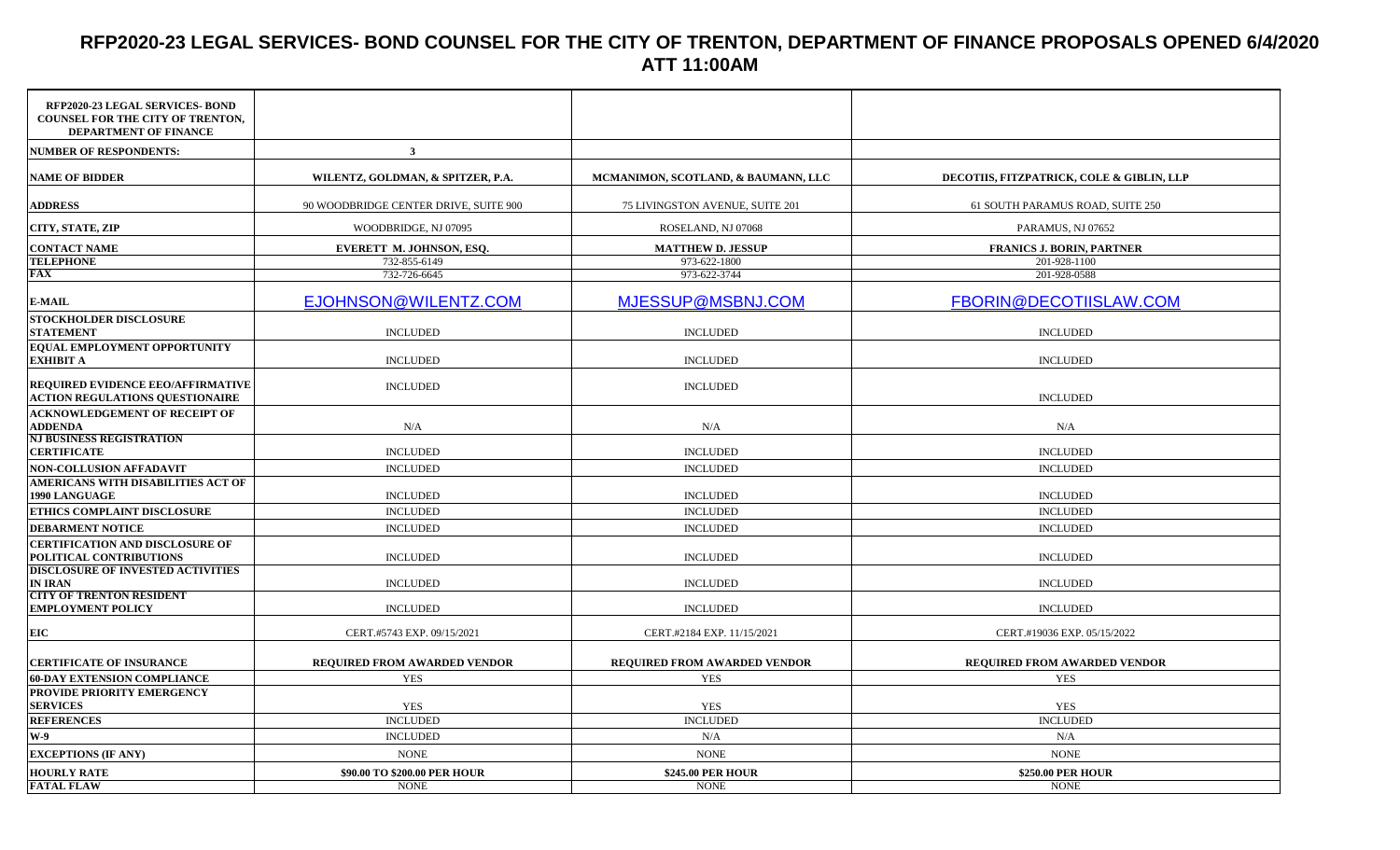analysis, investment yield restrictions or attendance at the closing shall be \$.85 per thousand dollars of bond anticipation notes and \$.85 per thousand dollars of tax anticipation notes issued, with a minimum fee of \$2,500 for bond anticipation notes and tax anticipation notes and emergency and special emergency notes. If additional services are required, such as with issues involving advance refundings or the review of numerous ordinances, the additional time required will be billed at the hourly rates described in Section 3F below.

D. In the event that a Letter of Credit or similar credit enhancement facility is used in connection with either a bond or note issue, an additional fee based on the responsibility assumed and time involved will be billed at the hourly rates described in Section 3F below.

E. In the event of a refunding bond issue providing for an escrow agreement and an investment of the proceeds consistent with the restrictions of the Internal Revenue Code to provide for the payment of a prior issue of bonds, there will be a fee of \$5,000 in addition to the fees described herein.

F. Services rendered beyond the scope of those described above will be billed at the hourly rates in effect when the services are rendered. The present hourly rates range from \$90 to \$200 per hour depending on the paralegal or attorney involved. Such services include, but are not limited to, attendance at meetings, work involved in the preparation or review of the Official Statement and a continuing disclosure agreement, if applicable, for a bond sale or the review or the preparation of an Official Statement and a continuing disclosure agreement, if applicable, for a bond anticipation note sale, diligence for a multipurpose bond ordinance, review of authorization proceedings for a bond ordinance, preparation of prequalification packages for bond insurance, preparation of a rating agency package, analysis of any credit enhancement facility, the preparation or review of a Local Finance Board application, tax work, attention to any litigation that may occur, complicated arbitrage analysis or applications to the Federal Reserve Bank for investments of bond or note proceeds in State and Local Government Series federal obligations or open market securities, any other legal services the City wishes WG&S to perform, and the preparation of the necessary documentation required by the Mercer County Improvement Authority ("MCIA") and reviewing and commenting upon all MCIA documentation in connection with any financing undertaken by the City through the MCIA.

G. In the event that a bond sale is held but all bids are rejected or the sale is cancelled, or this Agreement is terminated prior to the sale of bonds, the fee to be charged shall be a reasonable one, based on the services performed.

H. Customary at-cost disbursements shall be added to the fees referred to in this Agreement. These may include photocopying, express or overnight delivery charges and postage costs, newspaper publication costs and the costs of printing official statements, telecommunications, filing fees, book binding, messenger service or other costs advanced on behalf of the City.

I. This Agreement shall be in full force and effect until such time as either party gives written notice to the other of termination.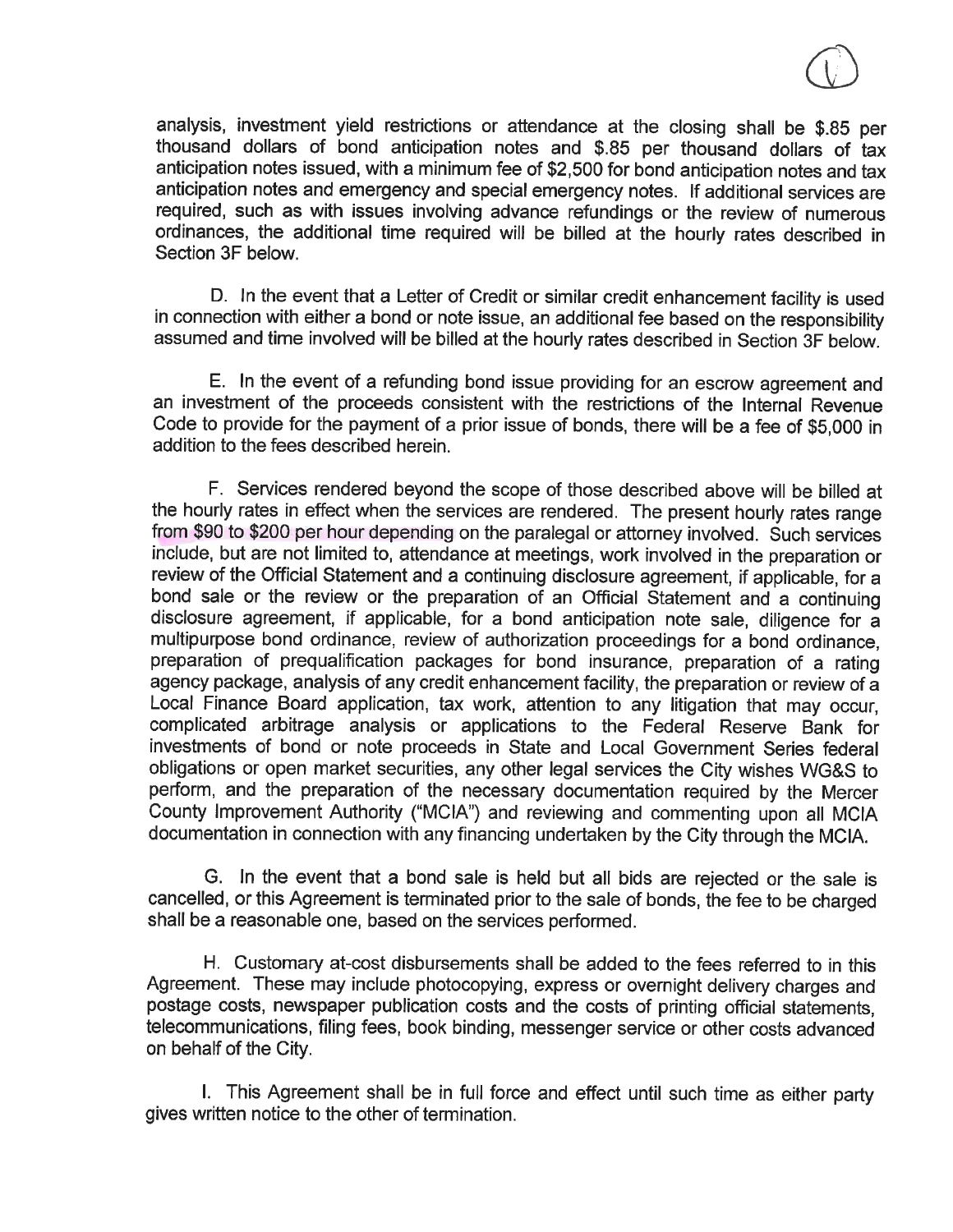$F.$ In the event of a refunding bond issue consistent with the provisions of the Internal Revenue Code to provide for the payment of a prior issue of bonds, there will be an additional fee of \$5,000 for each refunded issue.

G. Services rendered on an hourly basis, including preparation of an application to and an appearance before the Local Finance Board, attendance at meetings, litigation, continuing disclosure undertakings and preliminary and final official statement or other offering or disclosure document work, will be billed at the blended hourly rate of \$245 per hour for attorneys and \$135 per hour for legal assistants. Services rendered in connection with any required filings with the Municipal Securities Rulemaking Board's Electronic Municipal Market Access Dataport will be billed at a flat rate of \$250 per Counsel shall not charge the Client for administrative work and services filing. performed by secretarial staff.

H. Counsel's fee is usually paid at the closing of the bonds or notes, and Counsel customarily does not submit any statement until the closing unless there is a substantial delay in completing the financing. In the event that legal services described herein are provided in connection with a bond or note sale and the bond or note sale is not consummated or is completed without the delivery of Counsel's bond opinion as bond counsel, or this Agreement is terminated prior to the sale of bonds or notes, the fee for services to be charged shall be based on the hourly rates as set forth in paragraph  $I(2)(G)$ .

I. Reasonable and customary out of pocket expenses and other charges. including but not limited to, photocopying, express delivery charges, travel expenses, telecommunications, telecopy, filing fees, computer-assisted research, book binding, messenger service or other costs advanced on behalf of the Client, shall be added to the fees referred to in this Agreement and shall be itemized in each invoice presented to the Client.

## **II.** Redevelopment, Environmental, Litigation and Non-Public Finance Services

To the extent that the Client desires to engage Counsel for general legal 1. services in connection with (i) redevelopment projects, (ii) environmental issues including the giving of advice or preparation of work product at the direction of the Client related to or concerning the identification, investigation, remediation or preparing of grant applications to assist the Client in responding to potential or actual environmental conditions, (iii) litigation, including representation in any and all action authorized by the Client and relating to a threatened, pending or actual legal proceeding or any condemnation or alternate dispute resolution matters or (iv) any other legal services, such services shall be billed as follows:

The Client will make payment to Counsel for such general legal services at 2. the blended hourly rates set forth in paragraph  $I(2)(G)$ . Services rendered to the Client the cost of which is reimbursed by a developer through a developer-funded escrow account pursuant to an escrow agreement between the developer and the Client shall be